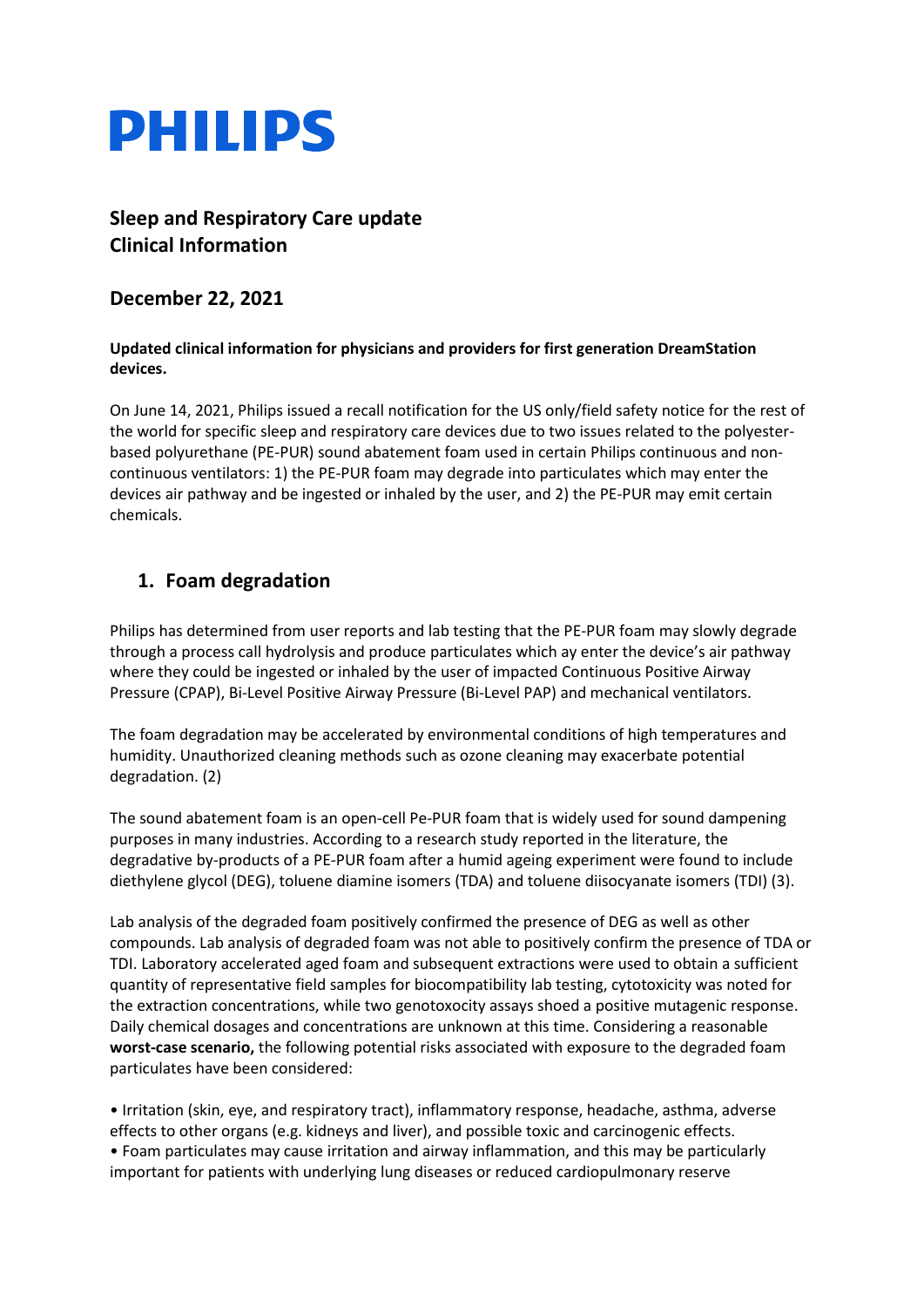Philips has received complaints regarding the presence of black debris/particulates within the airpath circuit (extending from the device outlet, including the humidifier, tubing, and mask). Additionally, Philips has received several reports of headache, upper airway irritation, cough, chest pressure and sinus infection. There has been no patient death reported to date. Philips acknowledges that the low complaint rate may not fully reflect the probability frequency or severity of the occurrence, because users may not detect the particulates and/or report the event to Philips.

**Based on the test data and information available to date, Philips believes that most degraded foam particulates are too big to be deeply inhaled**. According to analysis performed by Philips, the majority of particulates are of a size ( $>8 \mu m$ ) that are unlikely to penetrate the deep lung tissue. Smaller particulates (<1-3 μm) are capable of diffusing into deep lung tissue and deposit into the alveoli. During testing performed by an outside laboratory on lab degraded foam, the smallest particulate size identifies was 2.69 μm.

**For affected mechanical ventilator devices, exposure to the particulate hazard may be mitigated through the use of a bacteria filter**. Labeling recommends that a main line outlet bacteria filter be used on Trilogy devices whenever the device is used for invasive therapy or if the ventilator may be used on multiple patients. Filter testing [4] indicated 99.97% effectiveness of an inert test with particulate sizes of 0.3 μm or greater. Based on the available information to date on estimated particulate size range, the bacteria filter is expected to effectively filter out some foam particulate that could make its way up the patient circuit.

## 2. **Chemical emissions from the PE-PUR foam**

*NOTE: Possible gas emission of the degraded foam has not been fully characterized yet. Additional testing is complete for a subset of affected devices; the assessments are publicly available.*[1] *The details below and in the footnote are shared to provide a current view until the entire supplemental testing program is complete.* 

Emission of certain chemicals from the foam has been identified, resulting from trace amounts of organic compounds associated with the production process of the foam. Based on standard ISO 18562-3 testing which ran a device at 35°C ± 2°C for 168 hours, two compounds of concern were emitted from the device: dimethyl diazine and phenol 2,6-bis (1,1-dimethylethyl)-4-(1-methylpropyl).

Initial testing results suggested that the emission of dimethyl diazene dissipates to below detectable levels after the initial 24 hours of use of a new device, and that also the emission of phenol 2,6 bis(1,1-dimethylethyl)-4-(1-methylpropyl) tapers off during the initial days of use of a new device.

Dimethyl diazene (CAS Number 503-28-6) is also known as azomethane with no specific pre-clinical toxicological data available in scientific literature, nor a known daily permissible daily exposure limit. The oxide derivative of this compound is azoxymethane (CAS Number 25843-45-2), which is a carcinogen [5]. However, azoxymethane was not detected in the tests. Quantitative Structure Activity Relationship (QSAR) computer modeling, which is utilized in toxicology to indicate the potential toxicological effects of unknown chemicals, did not yield any mutagenicity alerts for dimethyl diazene.

Phenol 2,6-bis(1,1-dimethylethyl)-4-(1-methylpropyl) (CAS Number 17540-75-9) is used as an antioxidant and stabilizer in a wide range of organic materials, including polyurethanes. Toxicological data cited in a Health Canada study from 2010 indicates that the compound is not mutagenic [6]. QSAR computer modeling yielded a structural alert for chromosome damage (in vitro chromosome